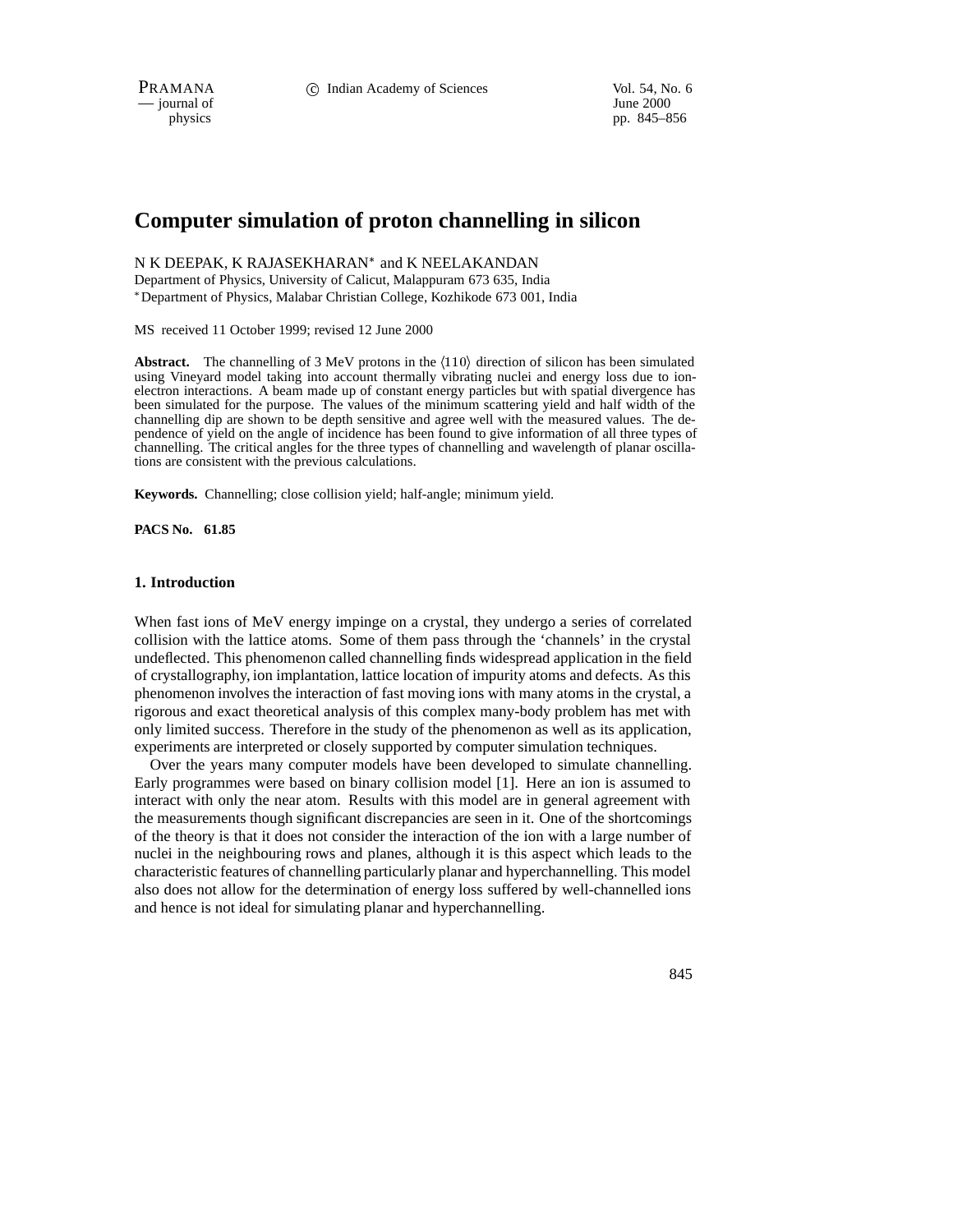#### *N K Deepak, K Rajasekharan and K Neelakandan*

Later Lindhard [2] introduced the continuum string approximation. Here the atomic rows are approximated by strings of uniformly smeared out positive charges in the direction of the channelling axis. This approximation is justified if the ion moves in a trajectory farther than a critical distance from the string and if the angle transverse to the channelling axis is less than a limiting angle. It is also well known that the changes in the ion-atom potential and field due to thermal vibration are appreciable only for distances less than 0.1 Å  $[3, 4]$ . When close encounter processes are considered binary collision model is superior to continuum model.

Smulders and Boerma [5] tried to overcome the demerits of these two methods by combining the advantages of both by considering the interaction with the nearest atom using binary collision model and with the surrounding atomic rows using continuum approximation model. In this process for the nearest atomic row, interaction with only the nearest atom is considered, neglecting the effect of other atoms. This results in an underestimation of total transverse field.

To overcome all these problems we here introduce the ion-many nuclei interaction throughout the crystal. In this model the field at any point is obtained by considering the ion-atom interaction using an appropriate binary potential, with each of the neighbouring atoms in the crystal. This procedure thus takes care of both close collisions processes as well as distant processes. Concept of such a model, called Vineyard model or <sup>N</sup>-body model [6] is not new. The major problem with this model is that a large computation time is involved. Hence it has not found any serious application so far. But with the recent availability of high-speed computers we decided to test the efficacy of the model. The main attraction in pursuit of this model is that the model simulates the real physical situation as close as possible.

### **2. Theory**

#### 2.1 *Beam divergence*

A channelling experiment involves bombarding a single crystal target with a beam of high energetic ions. The well-collimated beam is incident on the crystal at a small angle  $\psi_0$ with respect to the normal to the surface; the crystal itself is cut with the normal along a crystal axis, called the channelling axis. If the angle of incidence is less than a certain critical angle, the ion is channelled within the crystal [7]. The plane containing the incident direction and the normal to the surface, may subtend an angle  $\theta_0$  with a major crystal axis. This angle is defined as the azimuthal angle (see figure 1) and is measured in the anticlockwise direction.

To study the dependence of the yield from the close ion-nuclei interactions on the angle  $\psi_0$ , the detector is positioned at a wide angle to the direction of incidence. The yield is then measured by varying  $\psi_0$ .

To simulate channelling effects in a computer one normally invokes the particle trajectory approximation [8]. In this method the path followed by a sample of incident ions in the crystal is determined. To select a typical sample of the beam, we consider a unit cell in the plane transverse to the channelling axis. A large number of points are randomly chosen inside the cell and they are treated as the points of incidence of the ions in the beam.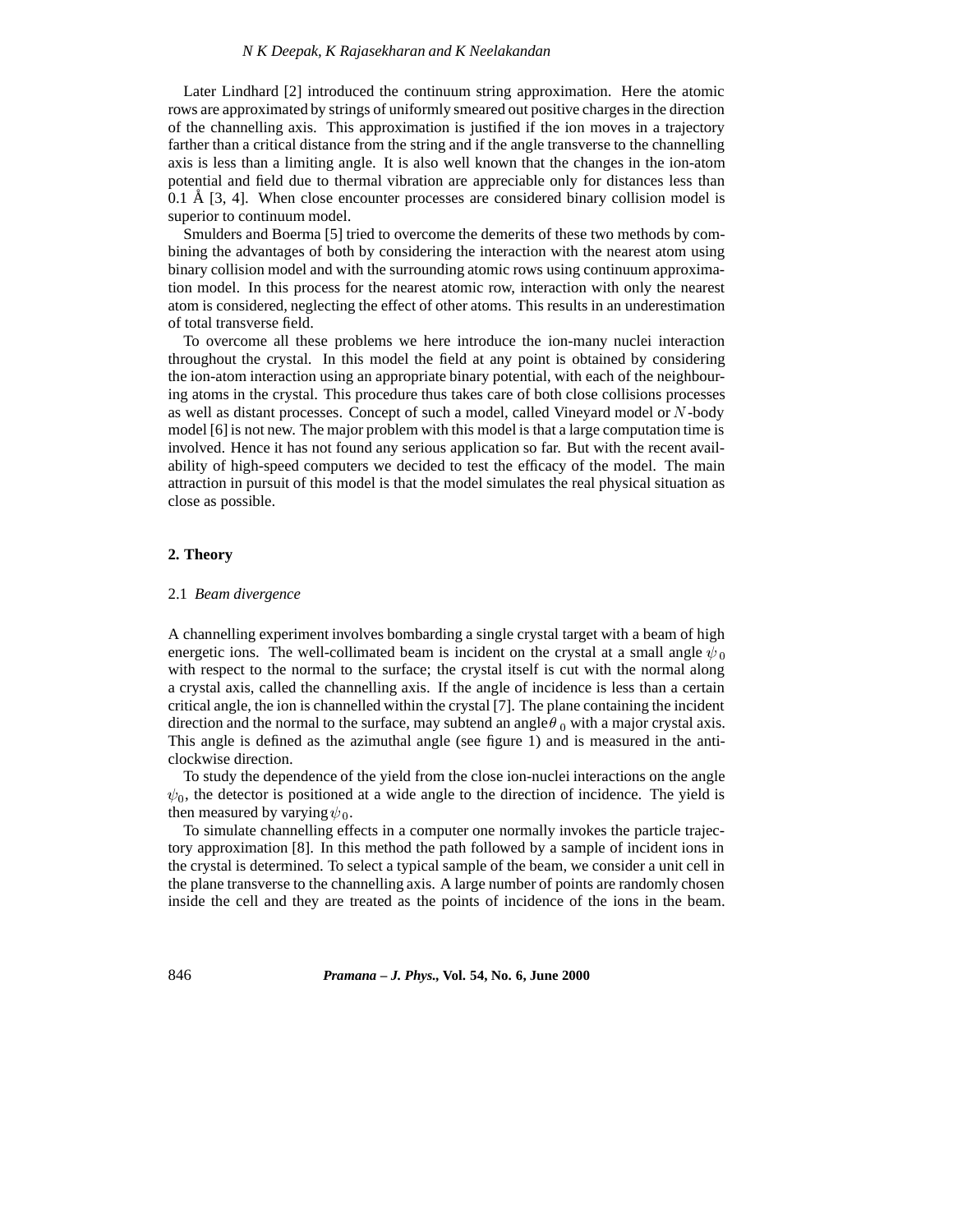*Computer simulation of proton channelling in silicon*



**Figure 1.** Schematic diagram of an experimental arrangement for channelling to study close interaction processes. SP is the trajectory of a typical particle emitted from source S at an angle  $\delta_i$  off the average direction SC. The momentum vector transverse to the average direction is along line PC.

The position co-ordinates of the points chosen define the initial position co-ordinates of the ions.

If  $E$  is the energy of an ion, its velocity  $v$  is given by the equation

$$
v = \sqrt{\frac{2E}{M_1}},\tag{1}
$$

where  $M_1$  is the mass of the incident ion. Defining a co-ordinate system with the z-axis along the channelling axis, the component of velocity along this axis is

$$
v_z = v \cos \psi_{\rm in},\tag{2}
$$

where  $\psi_{\text{in}}$  is the angle of incidence of the ion. Here it is assumed that however well a beam is collimated, it will have a small spatial divergence with the result that an ion can have an angle of incidence  $\psi_{in}$  different from the mean angle  $\psi_0$ . The velocity component transverse to the <sup>z</sup>-axis is

$$
v_{\perp} = v \sin \psi_{\text{in}}.\tag{3}
$$

Due to divergence the azimuthal angle for an ion  $\theta_{\text{in}}$  can also be different from the mean azimuthal angle  $\theta_0$ . Defining the y-axis to be along the reference axis in the plane of the crystal surface and  $x$ -axis perpendicular to it, the velocity components in the transverse plane are

$$
v_x = -v_\perp \sin \theta_{\rm in} \tag{4}
$$

and

$$
v_y = v_\perp \cos \theta_{\rm in}.\tag{5}
$$

Due to beam divergence a large number of ions make small angles  $\delta_i$  s with respect to the average beam direction and azimuthal angles  $\eta_i$ s in the plane transverse to the average

*Pramana – J. Phys.,* **Vol. 54, No. 6, June 2000** 847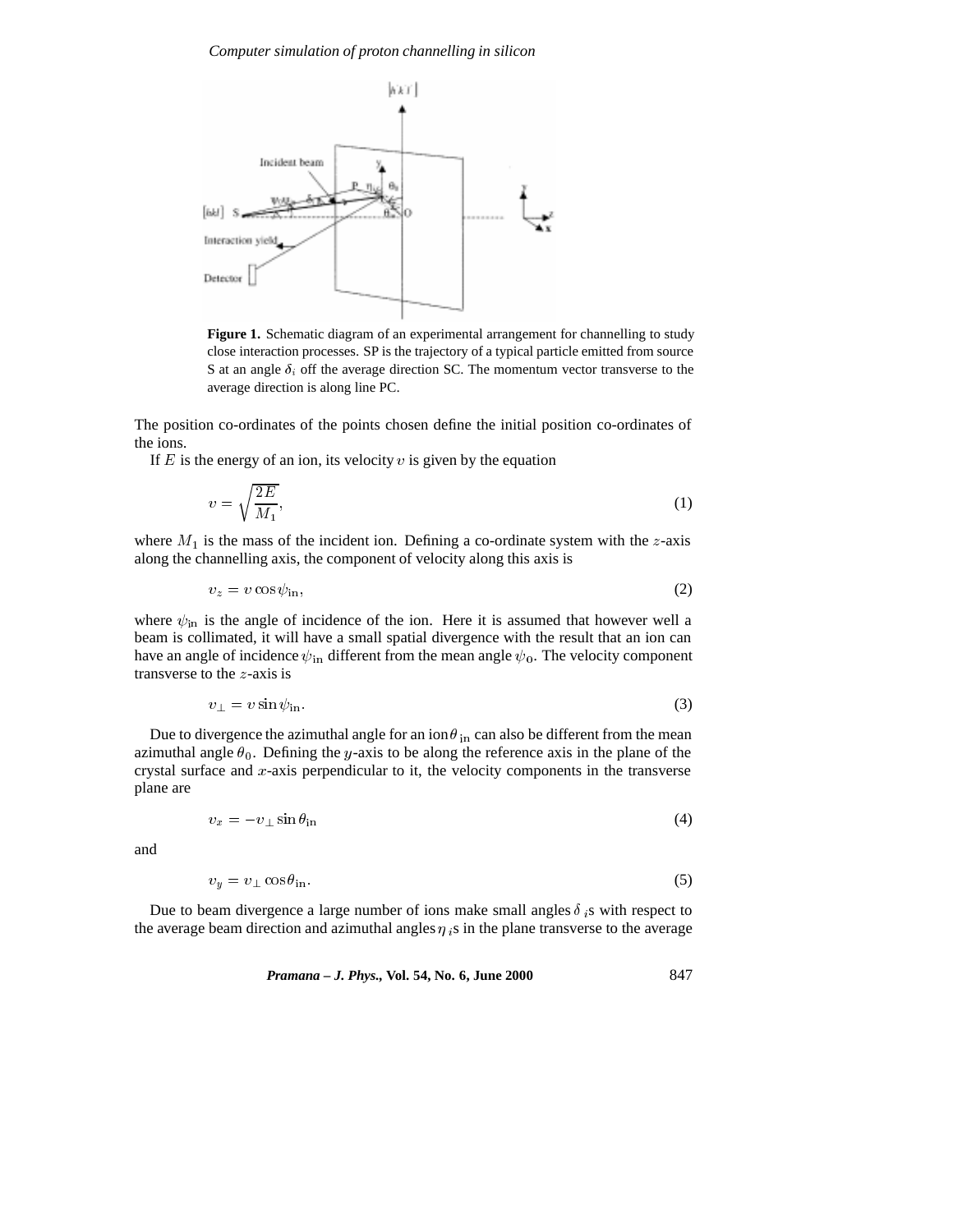direction SC as in figure 1.  $\delta_i$ s and  $\eta_i$ s take on random values with the former following a Gaussian distribution with a variance  $\Delta$  centred about zero degree and the latter following a rectangular distribution between  $0^{\circ}$  and  $360^{\circ}$ . Then from the geometry it can be seen that the ions in the beam will have different  $\psi_{\text{in}}$ s and  $\theta_{\text{in}}$ s related to their characteristic angles  $\delta_i$ s and  $\eta_i$ s given by the equations

$$
\cos\psi_{\rm in} = \cos\psi_0 \cos\delta_i - \sin\psi_0 \sin\delta_i \cos\eta_i \tag{6}
$$

and

$$
\theta_{\rm in} = \theta_0 + \theta',\tag{7}
$$

where  $\theta'$  is given by

$$
\tan \theta' = \left(\frac{\tan \delta_i \sin \eta_i}{\cos \psi_0 (\tan \psi_0 + \tan \delta \cos \eta)}\right). \tag{8}
$$

# 2.2 *Vineyard model*

The force on an ion at any point **r** in the crystal is given by the equation

$$
M_1 \frac{\mathrm{d}^2 \mathbf{r}}{\mathrm{d}t^2} = -\left[\frac{\partial V(\mathbf{r})}{\partial x}\mathbf{i} + \frac{\partial V(\mathbf{r})}{\partial y}\mathbf{j} + \frac{\partial V(\mathbf{r})}{\partial z}\mathbf{k}\right].
$$
 (9)

The position vector  $\bf{r}$  is given by

$$
\mathbf{r} = x\mathbf{i} + y\mathbf{j} + z\mathbf{k},\tag{10}
$$

where  $(x, y, z)$  is the position co-ordinate of the ion. **i**, **j** and **k** are unit vectors along the x, y and z axes respectively. In the Vineyard model the potential  $V(\mathbf{r})$  is given by the sum of the electrostatic Coulombic potentials due to all the nuclei in the crystal. The effect of electrons is taken into account by the use of appropriate screening function. Thus  $V(\mathbf{r})$ may be written as

$$
V(\mathbf{r}) = \sum_{i=1}^{N} V_s(\mathbf{r}, \mathbf{r_i})
$$
\n(11)

where  $N$  is the total number of atoms in the crystal and  $V_s$ , the potential due to a single nucleus at  $r_i$  is

$$
V_s(\mathbf{r}, \mathbf{r_i}) = \frac{Z_1 Z_2 e^2}{4\pi\epsilon_0 |\mathbf{r} - \mathbf{r_i}|} \xi \left(\frac{|\mathbf{r} - \mathbf{r_i}|}{a_T}\right).
$$
 (12)

The screening function  $\xi$  is given by Lindhard [9]

$$
\xi\left(\frac{|\mathbf{r}-\mathbf{r_i}|}{a_T}\right) = 1 - \left[1 + \left(\frac{3a_T^2}{|\mathbf{r}-\mathbf{r_i}|^2}\right)\right]^{-\frac{1}{2}}.\tag{13}
$$

 $a_T$  is the screening radius given by

$$
a_T = 0.8853a_0 Z_2^{-1/3},\tag{14}
$$

where  $a_0 = 0.528$  Å is the Bohr radius.  $Z_1$  and  $Z_2$  are the atomic numbers of the incident ion and the target atom respectively, <sup>e</sup> being the electronic charge.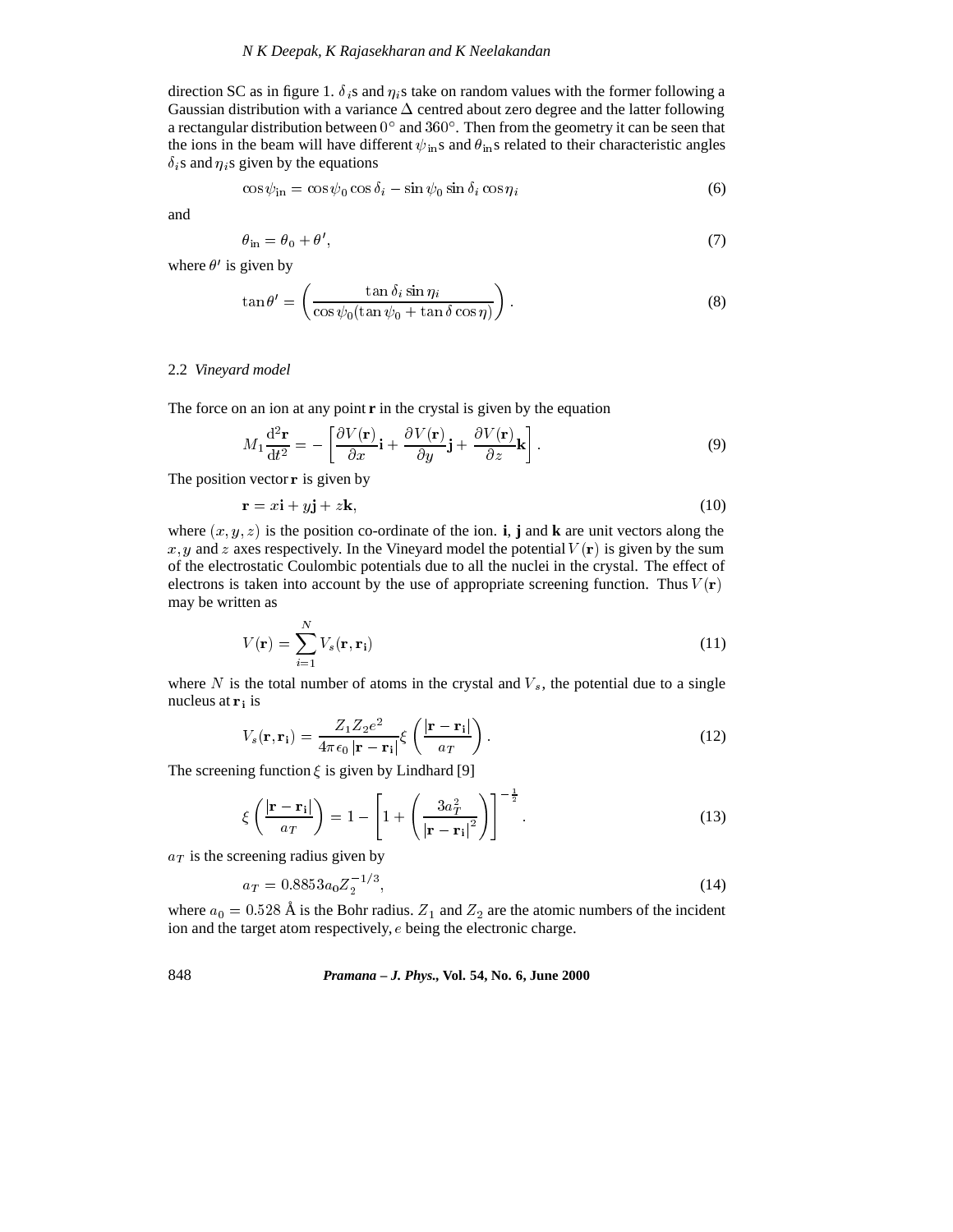#### 2.3 *Thermal vibration*

In writing the expression (11) for Coulombic potential one assumes a static nucleus. Due to thermal energy the nuclei in the target oscillates about the equilibrium points  $\mathbf{r}_i$ . Hence at any instant the nuclei may be found slightly displaced to a point  $\mathbf{r}'_i$ , so that the instantaneous field  $F_i(\mathbf{r})$  at **r** due to a nucleus at  $\mathbf{r}_i$  is given by

$$
F_i\left(\mathbf{r}, \mathbf{r_i}, \mathbf{r'_i}, T\right) = -f\left(\mathbf{r_i}, \mathbf{r'_i}\right) \left[\frac{\partial V_s\left(\mathbf{r}, \mathbf{r'_i}\right)}{\partial \mathbf{r}}\right],\tag{15}
$$

where  $f(\mathbf{r}_i, \mathbf{r}'_i)$  is the probability that the nucleus centred at  $\mathbf{r}_i$  is displaced to  $\mathbf{r}'_i$ , and is expressed as a Gaussian probability function

$$
f\left(\mathbf{r}_{i},\mathbf{r}_{i}^{\prime}\right)=\frac{1}{\sqrt{2\pi u_{1}^{2}}}\left[\exp\left(\frac{-\left|\mathbf{r}_{i}-\mathbf{r}_{i}^{\prime}\right|^{2}}{2u_{1}^{2}}\right)\right],\tag{16}
$$

where  $u_1^2$  is the mean-square displacement of the nucleus in any direction. Its value as given by the Debye temperature of the target and  $T$  is its absolute temperature.

To take into account the effect of the oscillations of all nuclei in the crystal we adopt an averaging procedure given by Andersen and Feldman [10]. Accordingly the average field at r due to a nucleus centred at  $r_i$  is given as

$$
\langle F(\mathbf{r}, \mathbf{r_i}, T) \rangle = \int_{-\infty}^{+\infty} F_i(\mathbf{r}, \mathbf{r_i}, \mathbf{r'_i}, T) \mathrm{d}\mathbf{r'_i}.
$$
 (17)

### 2.4 *Energy loss*

Ions of a few MeV energies lose energy as they traverse through a crystal mainly by inelastic scattering with the electrons. When the ions are channelled, there is a significant reduction in the energy loss as they encounter more valence electrons than core electrons. As a result the energy loss suffered by the ions become position dependent. Among the various theories on determining this anisotropic energy loss, we adopt the method followed by Bontemps and Fontinille [11,4].

It gives reasonably good estimate of energy loss and is also very easy to use. The loss of energy for an ion is in effect a retarding force on the ion in the direction of penetration. Therefore this rate of loss of energy should be considered as an additional force in the  $z$ direction when equation (9) is considered.

#### 2.5 *Close-encounter probability*

With known initial position and velocity co-ordinates, the equations of motion are integrated to obtain the ion trajectories in the crystal up to any desired depth. The closeencounter probability  $P(x, y)$  is calculated from the distribution of atoms inside a channel using the expression [12]

*Pramana – J. Phys.,* **Vol. 54, No. 6, June 2000** 849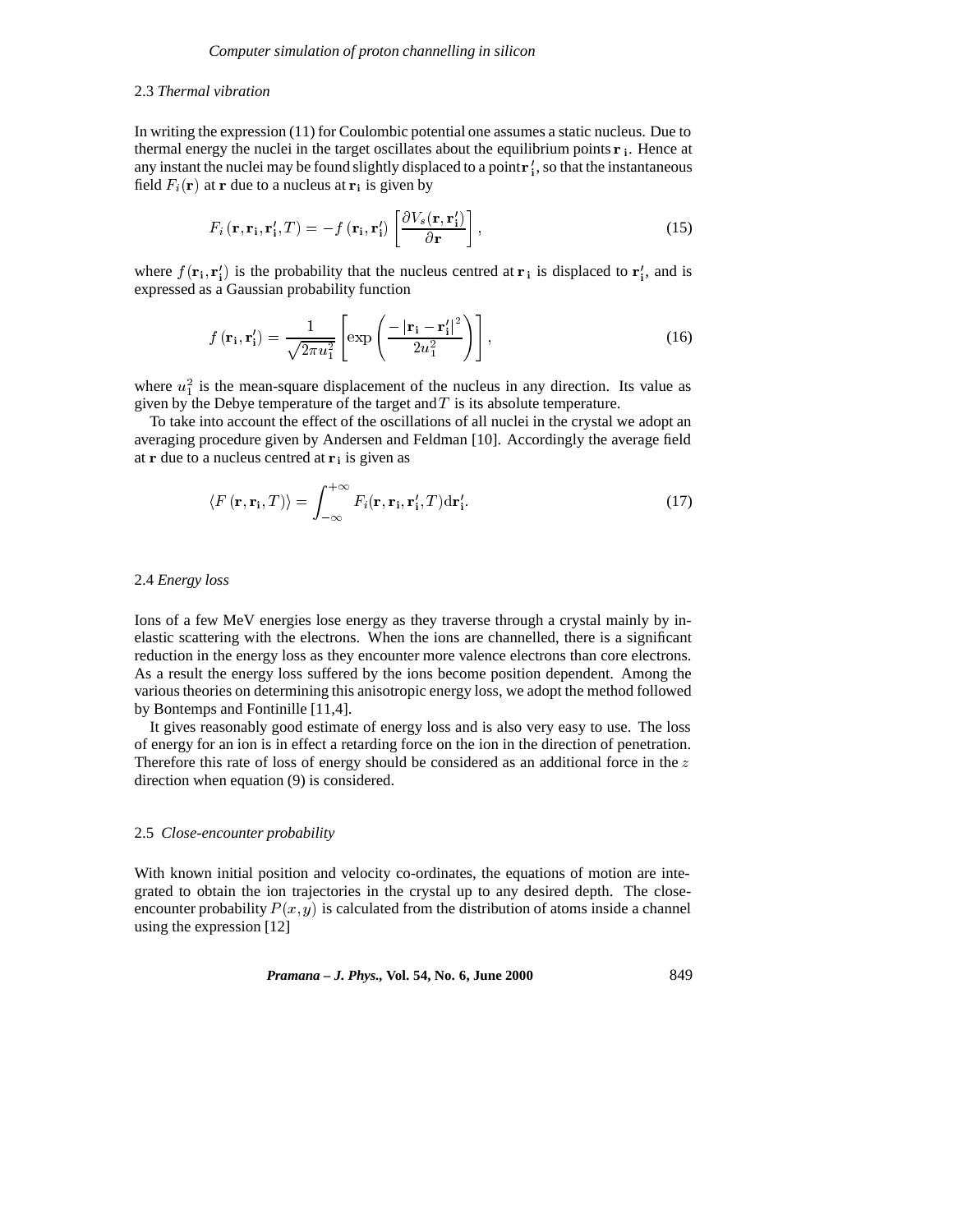*N K Deepak, K Rajasekharan and K Neelakandan*

$$
P(x,y) = \frac{\cos\psi}{(2\pi u_1^2)} \sum_{i=1}^n \exp\left[\frac{-\left((x-x_i)^2 + (y-y_i)^2\right)}{2u_1^2}\right],\tag{18}
$$

where  $(x_i, y_i)$  is the position of the *i*th atom in the transverse plane.

If  $n(x, y, z)$  is the number of ions in the element ds of the transverse plane at depth z, the close-encounter yield  $\chi(z)$  at z is obtained by integrating  $P(x, y)$   $n(x, y, z)$  over the entire area of the transverse plane. Thus

$$
\chi(z) = \int_{s} P(x, y)n(x, y, z)ds.
$$
 (19)

The total yield  $\chi_{\text{tot}}$  within a depth D, from close encounter process is given by the integral

$$
\chi_{\text{tot}} = K \int_0^D \chi(z) \mathrm{d}z,\tag{20}
$$

where  $K$  is a normalization constant.

### **3. Calculation**

To implement the model we simulate the proton channelling in the  $\langle 110 \rangle$  direction of a single crystal of silicon.

A program BEAM simulates a beam made up of large number of protons, typically 1000. For this a standard random number generating 'library function' is made use of to generate the position co-ordinate of the points of incidence of protons in a unit cell. A unit cell is the smallest unit on the surface of the crystal, which by translation operations can generate the entire crystal plane. Figure 2 shows the plane transverse to the  $\langle 110 \rangle$  axis with the unit cell.

To generate the characteristic angles  $\delta_i$  s and  $\eta_i$  s, normal random variables  $\zeta_i$  s with mean zero and variance one are drawn by a method based on central limit theorem [13]. If  $\Delta$  is the desired divergence of the beam, then the values of  $\delta_i$ s are given by the equation

$$
\delta_i = |\zeta_i \Delta| \tag{21}
$$

A set of random numbers with a rectangular distribution is then generated by using the library function and they are multiplied by  $2\pi$  so that the products  $\eta_i$  s are uniformly distributed between 0 and  $2\pi$ .

With the values of  $\delta_i$  and  $\eta_i$  the angles  $\psi_{\text{in}}$  and  $\theta_{\text{in}}$  and hence the initial velocity coordinates are determined by eqs  $(6)$ ,  $(7)$ ,  $(2)$ ,  $(4)$  and  $(5)$ . All protons are assumed to be incident on the crystal with the same energy 3 MeV. The data made up of the initial spatial and velocity co-ordinates of 1000 protons is then the simulated beam.

A program TRAJ uses this data to numerically integrate the force eq. (9) to obtain the trajectories of all the protons in the crystal. For this the numerical integration is started by Runge-Kutta method [14]. To save precious computer time summation in eq. (11) is limited to only those neighbouring atoms that comes within a certain distance. To obtain this cut-off distance, the field at a point in the mid-channel axis was evaluated by progressively increasing the number of neighbouring atoms considered. It was then found that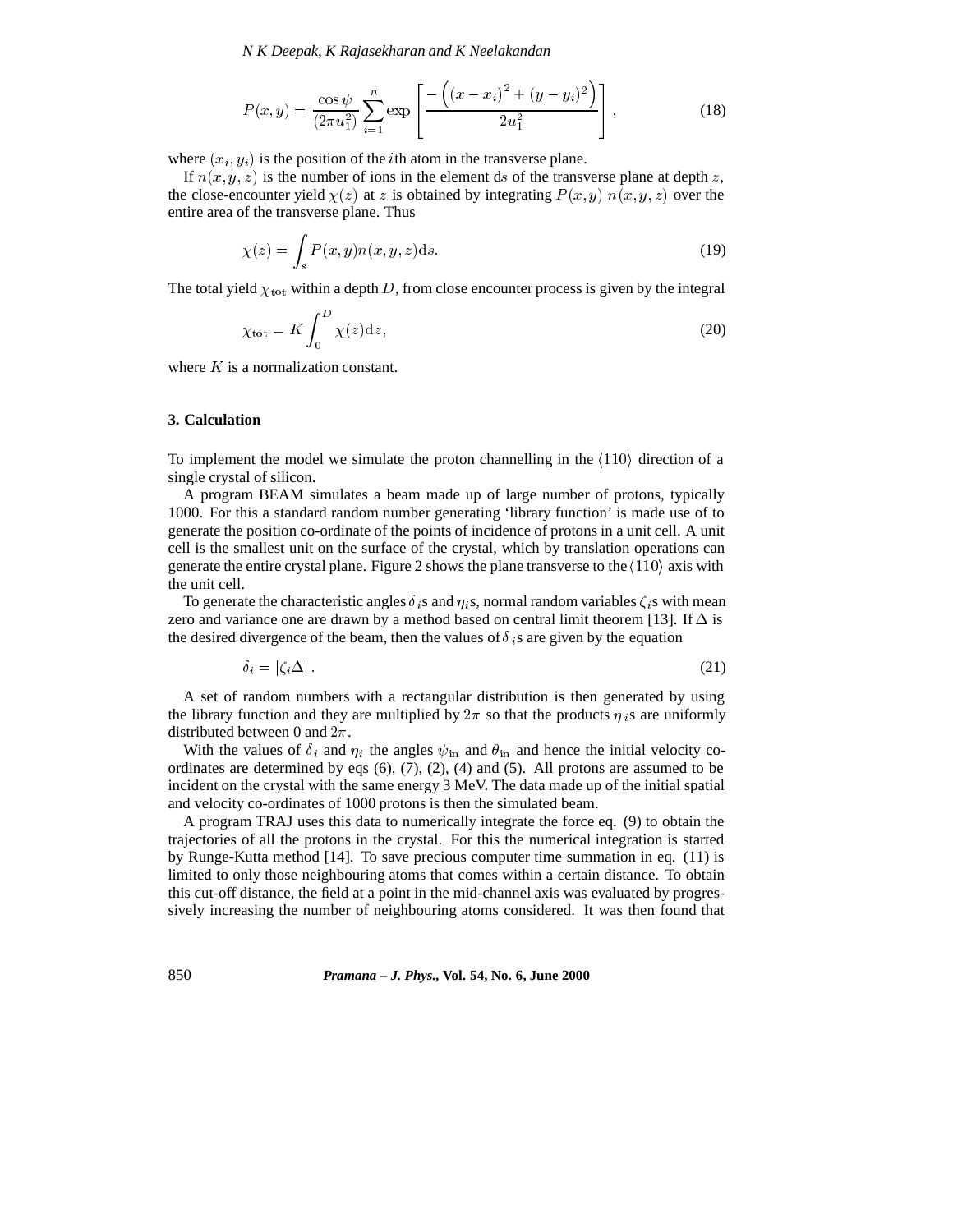*Computer simulation of proton channelling in silicon*



**Figure 2.** Shows the plane transverse to the  $\langle 110 \rangle$  direction of silicon. Dots represent string of atoms and rhombus is the unit cell.

the contribution to the total field from atoms beyond a distance of 3  $\AA$  was less than one percentage of the total. Therefore when field is evaluated only those atoms that comes within a distance of 3  $\AA$  from the ion is considered for the summation in eq. (11). The integration involved in eq. (17) is time consuming and is prohibitive to evaluate in real time. But calculation [4] shows that thermal effects become significant only when an ion comes closer than 0.1 Å from a nucleus. So we choose a cubic grid of  $20 \times 20 \times 20$  points within a square of size  $0.2 \text{ Å}$  centred about a nucleus. The field at these points are evaluated by eq. (17) and stored in a data file. If the ions happen to be within this square, field at the point was approximated to the field at the nearest point in the grid.

With the starting values thus obtained, the trajectory evaluation is continued by Adams– Bashforth–Moulton predictor–corrector formula [15]. Computations have been performed up to a depth of 8000  $\AA$ . The result is output in a data file as position co-ordinates of the ions at regular depth intervals of  $2 \text{ Å}$ .

A program YIELD uses these co-ordinates to determine  $\chi(z)$  at regular intervals of 2 Å using eq. (19). These values are then added to obtain the total yield. The protons in the beam are divided into groups of 250 particles and YIELD computes  $\chi(z)$  and  $\chi_{\text{tot}}$  for each group from which the mean and standard deviation of  $\chi(z)$  and  $\chi_{\text{tot}}$  are determined.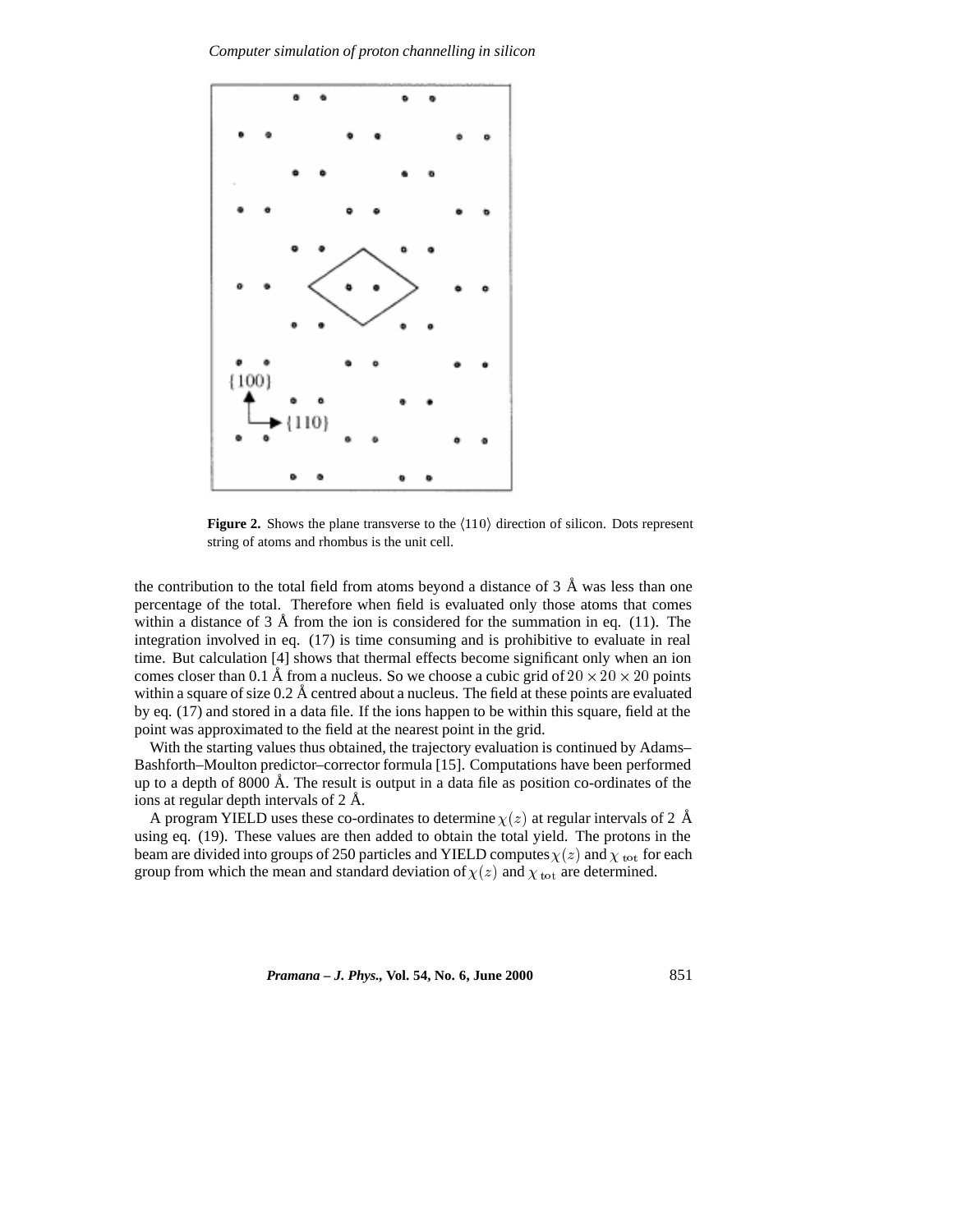

**Figure 3.** Axial channelling dip for 3 MeV protons incident along  $\langle 110 \rangle$  direction of silicon. Beam divergence is 0.001 . Solid line is drawn to aid the eye.

#### **4. Results and discussion**

Figure 3 shows the variation of yield with  $\psi_0$  for an azimuthal angle  $\theta_0 = 0^\circ$  and beam divergence of  $0.001^{\circ}$ . The crystal temperature was chosen as  $293^{\circ}$ K. The error bars shown are the standard deviations for each mean value.

The values of yield at various  $\psi_0$  are indicative of the different classes of trajectories inside the crystal. The dip centred about  $0^{\circ}$  is a result of most of the particles in the beam undergoing axial channelling. This significantly reduces the chance of ion–nucleus close encounter. The flattening of the yield at higher angles is due to most particles moving randomly in the crystal. The graph is drawn by normalizing the random values to unity. The two shoulder-like peaks on either side of the dip are due to a large number of quasi-channelled ions where ions frequently change from axial channelled to random and viceversa. Such particles spend relatively more time around the rows of atoms, thus increasing the chances of close interaction processes.

Channelling is usually characterized by specifying the minimum yield  $\chi$ <sub>min</sub> and the half width of the dip  $\psi_{1/2}$  at  $\chi_{1/2}$  defined as  $\chi_{1/2} = 1/2(1 + \chi_{\min})$ .  $\chi_{\min}$  and  $\psi_{1/2}$  are depth dependent. When no depth is specified the reported values of  $\psi_{1/2}$  and  $\chi_{\text{min}}$  are taken to be the values at the surface obtained by extrapolating to zero depth.

Figures 4 and 5 shows the variations of  $\chi_{\text{min}}$  and  $\psi_{1/2}$  with depth. Solid line is shown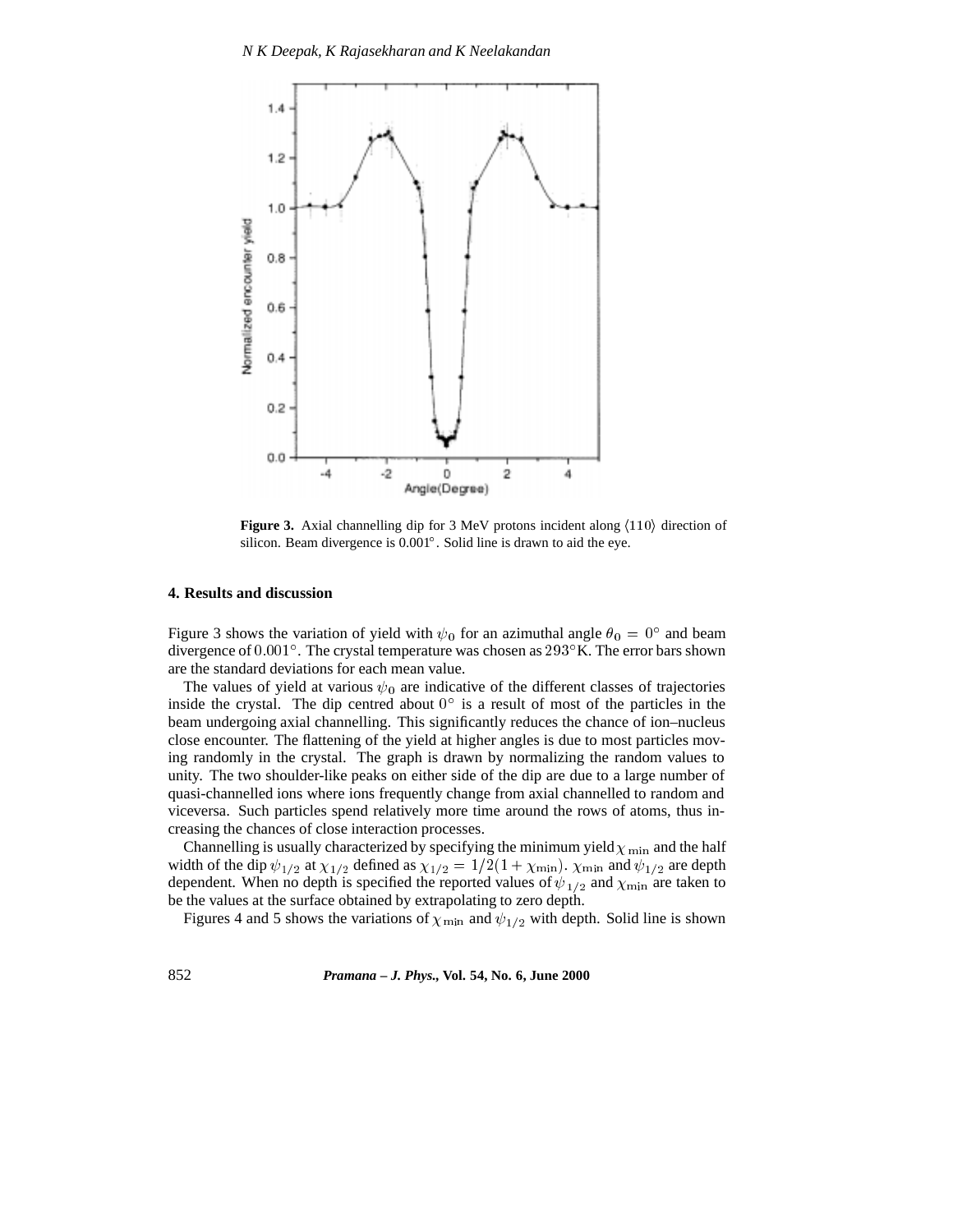to aid the eye. Extrapolation to zero depth gives the surface values of  $\chi$ <sub>min</sub> and  $\psi_{1/2}$  as 0.038, 0.66° respectively. It is seen that  $\chi_{\text{min}}$  value is higher than the experimental value of Davies *et al* [16] but much less than Feldman and Erginsoy [17] (see table 1). Considering the facts that  $\chi_{\text{min}}$  measurement is sensitive to depth (figure 4) and beam divergence (table 2) it may be concluded that the value we have obtained is good. Our value of  $\psi_{1/2}$  is much higher than both experimental values. A probable explanation for this discrepancy can be seen in figure 5, which shows that  $\psi_{1/2}$  value is also highly depth sensitive. Davies *et al* have reported that their surface values were measured in the range 0 to 8000 Å. From our figure it can be seen that at depth 8000 Å  $\psi_{1/2}$  values agree very well with the measurements of Davies *et al*.



**Figure 4.** Variation of minimum yield with depth for a beam divergence of 0.001°.



**Figure 5.** Variation of half-angle with depth for a beam divergence of 0.001<sup>°</sup>.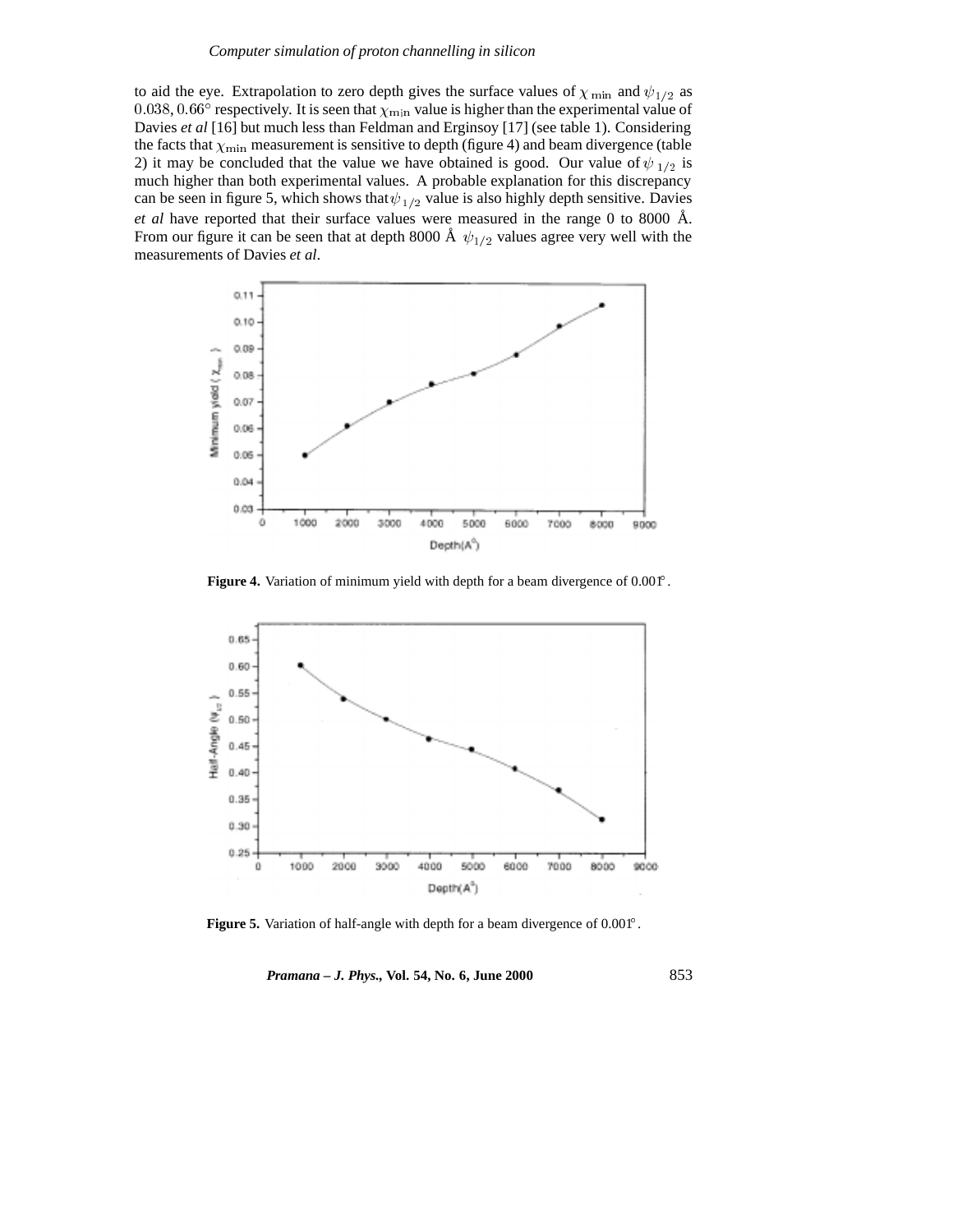**Table 1.** Comparison with other results.

|                                  | Our value             | Calculation<br>of Barrett | Measurements of                                      |                             |  |
|----------------------------------|-----------------------|---------------------------|------------------------------------------------------|-----------------------------|--|
|                                  |                       |                           | Davies et al [16]                                    | Feldman and<br>Erginsoy [7] |  |
| $\psi_{1/2}$<br>$\chi_{\rm min}$ | $0.66^\circ$<br>0.038 | $0.3^\circ$               | $0.26^{\circ} \pm 0.07^{\circ}$<br>$0.028 \pm 0.003$ | $0.22^\circ$<br>0.073       |  |

**Table 2.** Computed values show the variations of minimum yield and half-angle for a depth of 1000 Å for various azimuthal angles and beam divergences.

|              | Beam divergence<br>(azimuthal angle $= 0^{\circ}$ ) |                 |                 | Azimuthal angle<br>(beam divergence $= 0.001^{\circ}$ ) |               |  |
|--------------|-----------------------------------------------------|-----------------|-----------------|---------------------------------------------------------|---------------|--|
|              | $0^{\circ}$                                         | $0.001^{\circ}$ | $0.01^\circ$    | $45^{\circ}$                                            | $90^{\circ}$  |  |
| $\psi_{1/2}$ | $0.582^\circ$                                       | $0.601^\circ$   | $0.616^{\circ}$ | $1.022^{\circ}$                                         | $0.597^\circ$ |  |
| $\chi$ min   | 0.054                                               | 0.050           | 0.048           | 0.023                                                   | 0.080         |  |

We repeated our calculation by varying  $\theta_0$  and beam divergence. Table 2 shows the variation of  $\chi_{\text{min}}$  and  $\psi_{1/2}$  at 1000 Å. Considering the dependence of  $\chi_{\text{min}}$  and  $\psi_{1/2}$  on all these factors it is clear that our computed values agree very well with the observed values. The values given by Barrett's calculation themselves are based on computations performed up to  $5000 \text{ Å}$ .

The present calculation shows a structure around the minimum that is not seen in any experimental or simulation results. Figure 6 shows this portion of the curve magnified. It can be seen that the structure is a result of two close sharp peaks. The first peak occurs at  $0.013^{\circ}$  and the second peak at  $0.158^{\circ}$ . The innermost dip at  $0^{\circ}$  may be attributed to hyper-channelled particles, which are particles that are trapped by 12 neighbour rows of nuclei as they penetrate into the crystal. As in the case of axial channelling it may be said that the sharp peaks on either side of the dip are due to quasi-hyper channelled particles. The calculation of Lindhard [2] showed that the critical angle for hyper-channelling in the  $\langle 001 \rangle$  direction of copper is  $0.0125^{\circ}$  which is close to the occurrence of our first peak.

The next dip may similarly be attributed to the planar-channelled particles where the particles are confined between two  ${110}$  planes and the peak to quasi-planar channelled particles. The critical angle for planar-channelled ions as given by the formula  $\psi_a \approx$  $0.545 (nZ_1Z_2a/E)^{1/2}$  [7] gives a value of  $0.16^{\circ}$  for 3 MeV protons. It can be seen that this value is very close to the position of our second peak  $0.158^{\circ}$ .

Figure 7 shows the variation of yield with depth for protons incident with  $\psi_0 = 0.08^{\circ}$ . This angle falls within the dip due to planar-channelled particles. Therefore most of the ions executes an oscillation between the  $\{110\}$  planes as they penetrate the crystal. The occurrence of peaks in figure 7 should then correspond to the approach of many ions close to the atomic planes. If the oscillations are characterized by a wavelength  $\lambda$  then successive peaks should occur at  $\lambda/2$ ,  $3\lambda/2$ , etc and minima at  $\lambda/4$ ,  $3/\lambda/4$ ... Van Vliet [18] has derived a simple analytical expression for the wavelength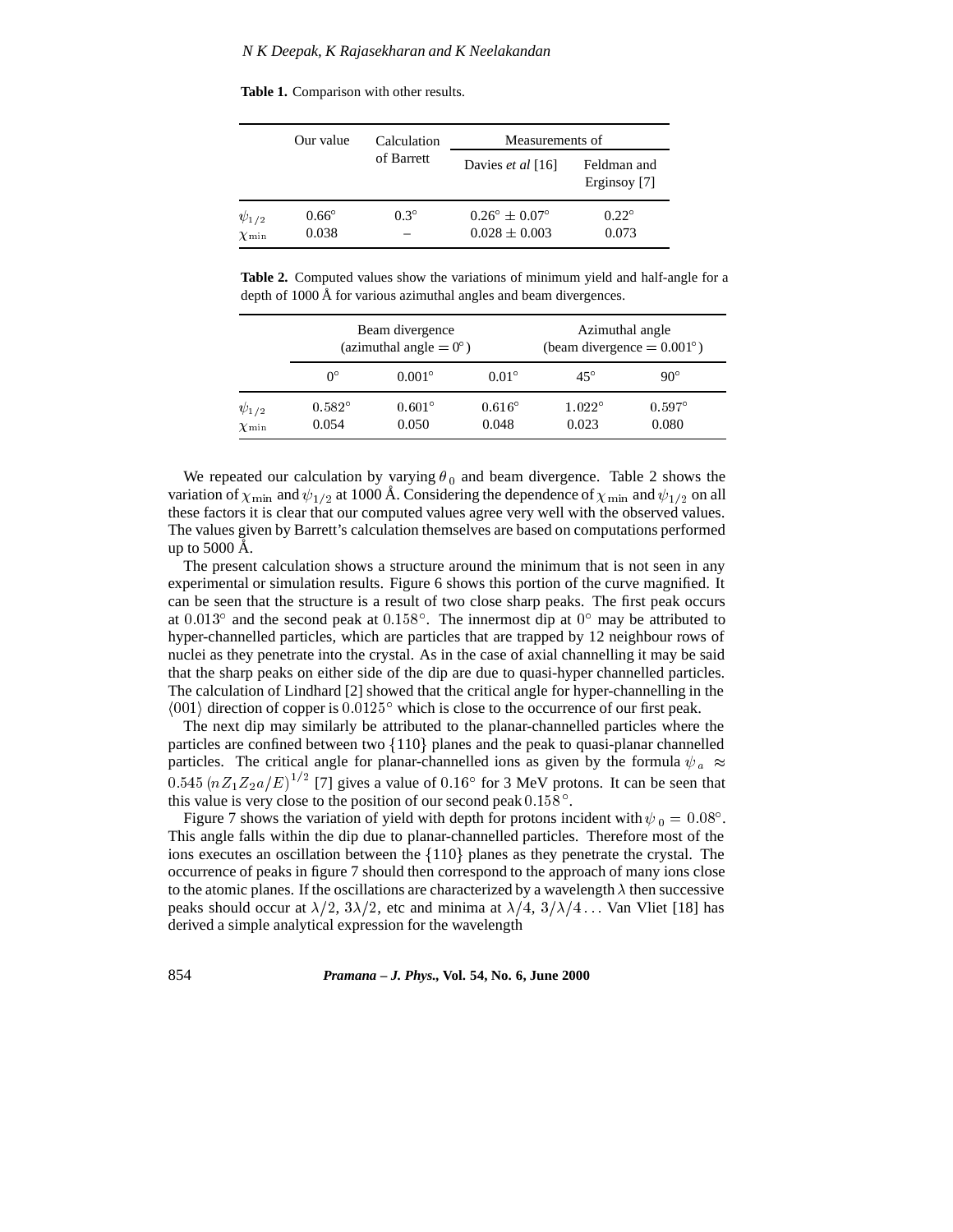

**Figure 6.** Computed planar and hyper channelling dips for 3 MeV ions incident along  $\langle 110 \rangle$  direction of silicon.



**Figure 7.** Shows the variation of nuclear encounter probability with depth for  $\psi_0$  =  $0.08^{\circ}$ . Beam divergence  $= 0.001^{\circ}$ .